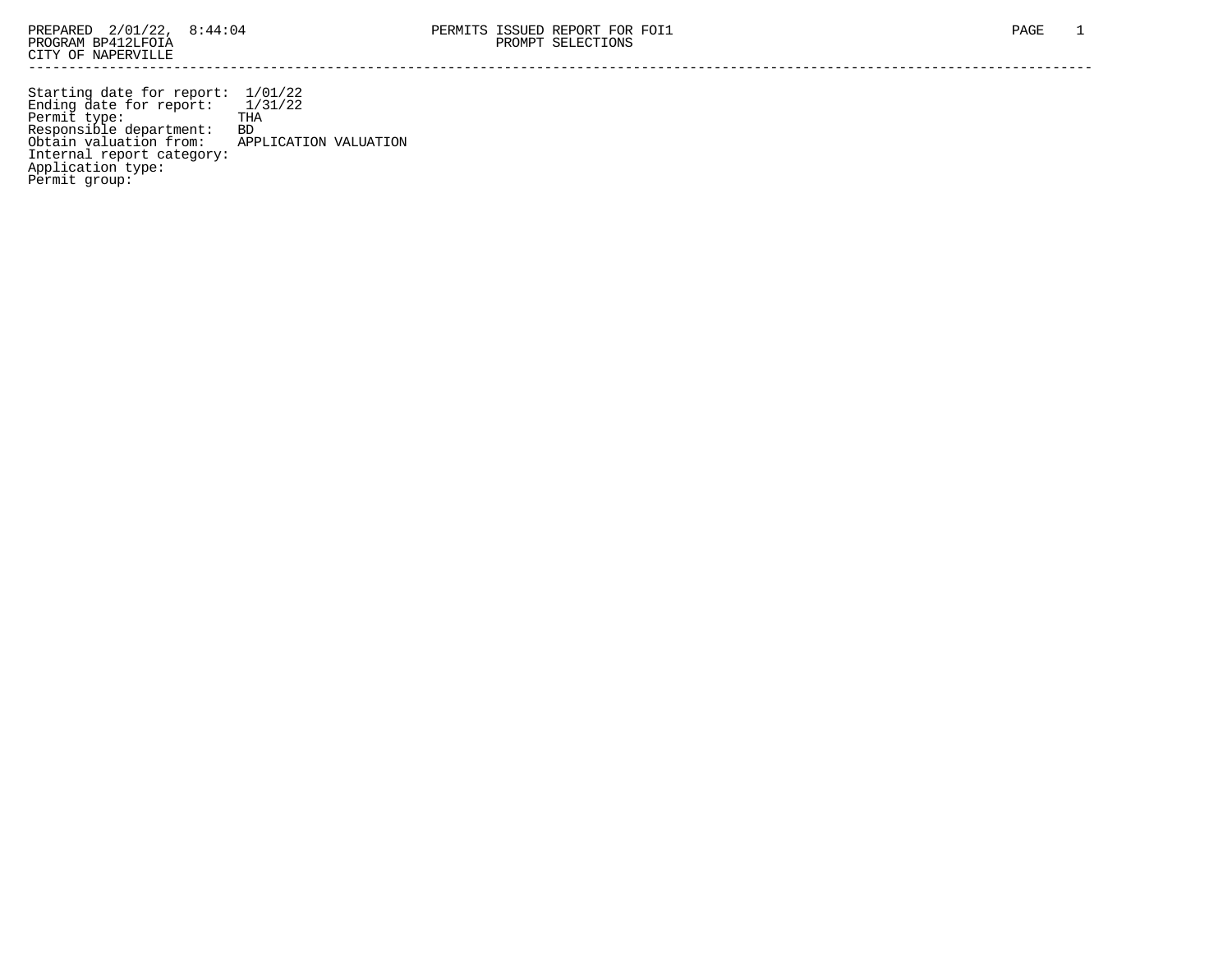## PREPARED 2/01/22, 8:44:04 PERMITS ISSUED REPORT PAGE 1 PROGRAM BP412LFOI1 1/01/22 THRU 1/31/22 CITY OF NAPERVILLE **Example 20** CITY OF NAPERVILLE PERMIT TYPE - THA TOWNHOUSE PERMIT OBTAINED VALUATION FROM APPLICATION VALUATION

| APPLICATION APPLICATION TYPE AND DESCRIPTION<br>DATE<br>VALUATION                          | Parcel Number<br>Alternate ID Code     | PROPERTY OWNER/<br>CONTRACTOR                                                                                                   |
|--------------------------------------------------------------------------------------------|----------------------------------------|---------------------------------------------------------------------------------------------------------------------------------|
| 21-00005173 THA TOWNHOUSE APPLICATION                                                      | 2240 WEATHERBEE LN                     |                                                                                                                                 |
|                                                                                            |                                        |                                                                                                                                 |
| STRUCTURE - 000 000 1 BLDG 3 UNITS<br>PERMIT TYPE - THA 00 TOWNHOUSE PERMIT<br>----------- | ISSUE DATE<br>1/03/22                  | SUBCONTRACTOR(S)<br>S3 PLUMBING<br>HOLIDAY SEWER & WATER/WAUCONDA<br>ROYALTY RESTORATIONS LLC                                   |
| 21-00005174 THA TOWNHOUSE APPLICATION                                                      | 2242 WEATHERBEE LN                     |                                                                                                                                 |
| ----------- 11/05/21<br>Contractor #: 847-230-5400<br>\$195,000                            |                                        | D-08052070361702N1859-013 PULTE GROUP-SCHAUMBURG                                                                                |
| STRUCTURE - 000 000 1 BLDG 3 UNITS<br>PERMIT TYPE - THA 00 TOWNHOUSE PERMIT                | ISSUE DATE<br>1/03/22                  | SUBCONTRACTOR(S)<br>S3 PLUMBING<br>HOLIDAY SEWER & WATER/WAUCONDA<br>ROYALTY RESTORATIONS LLC                                   |
| -----------<br>21-00005175 THA TOWNHOUSE APPLICATION                                       | 2244 WEATHERBEE LN                     |                                                                                                                                 |
| $\frac{11}{05/21}$ \$195,000<br>Contractor #: 847-230-5400                                 |                                        | D-08052070361703N1859-013 PULTE GROUP-SCHAUMBURG                                                                                |
| STRUCTURE - 000 000 1 BLDG 3 UNITS<br>PERMIT TYPE - THA 00 TOWNHOUSE PERMIT                | ISSUE DATE SUBCONTRACTOR(S)<br>1/03/22 | S3 PLUMBING<br>HOLIDAY SEWER & WATER/WAUCONDA<br>ROYALTY RESTORATIONS LLC                                                       |
| 21-00005177 THA TOWNHOUSE APPLICATION                                                      | 1241 JOSIAH RD                         |                                                                                                                                 |
| $------- 11/05/21$<br>\$195,000<br>Contractor #: 847-230-5400                              |                                        | D-05323070240000N1871-13N PULTE GROUP-SCHAUMBURG                                                                                |
| STRUCTURE - 000 000 1 BLDG 5 UNITS<br>PERMIT TYPE - THA 00 TOWNHOUSE PERMIT<br>----------- | ISSUE DATE<br>1/20/22                  | SUBCONTRACTOR(S)<br>S3 PLUMBING<br>HOLIDAY SEWER & WATER/WAUCONDA<br>ROYALTY RESTORATIONS LLC<br>MAC ELECTRICAL CONTRACTORS INC |
| 21-00005178 THA TOWNHOUSE APPLICATION                                                      | 1243 JOSIAH RD                         |                                                                                                                                 |
| $--------- 11/05/21$ \$195,000<br>Contractor #: 847-230-5400                               |                                        | D-05325000141652N1859-13N PULTE GROUP-SCHAUMBURG                                                                                |